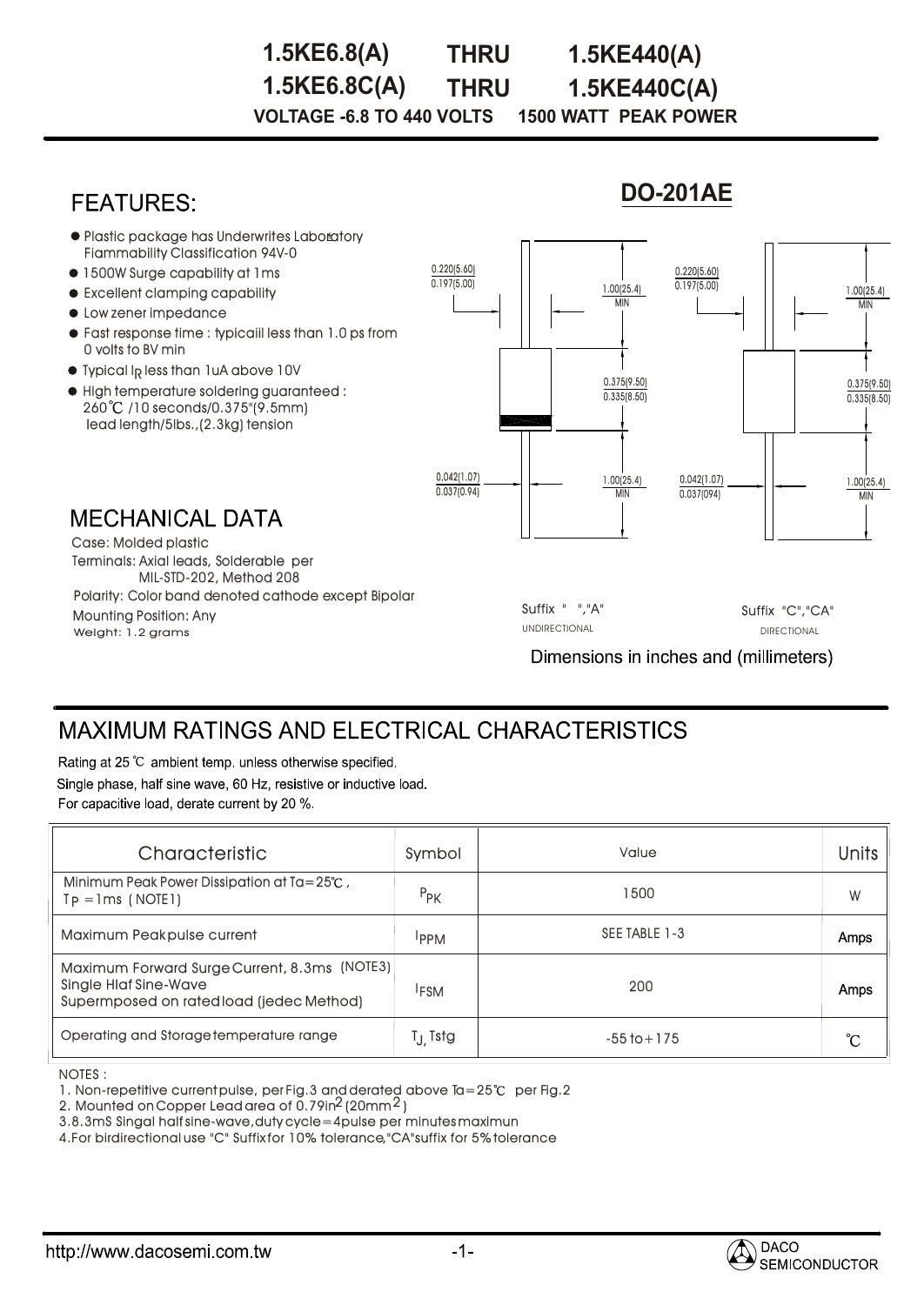#### **RATINGS AND CHARACTERISTIC CURVES 1.5KE6.8(A)(C)(CA) THRU1.5KE440(A)(C)(CA)**





http://www.dacosemi.com.tw

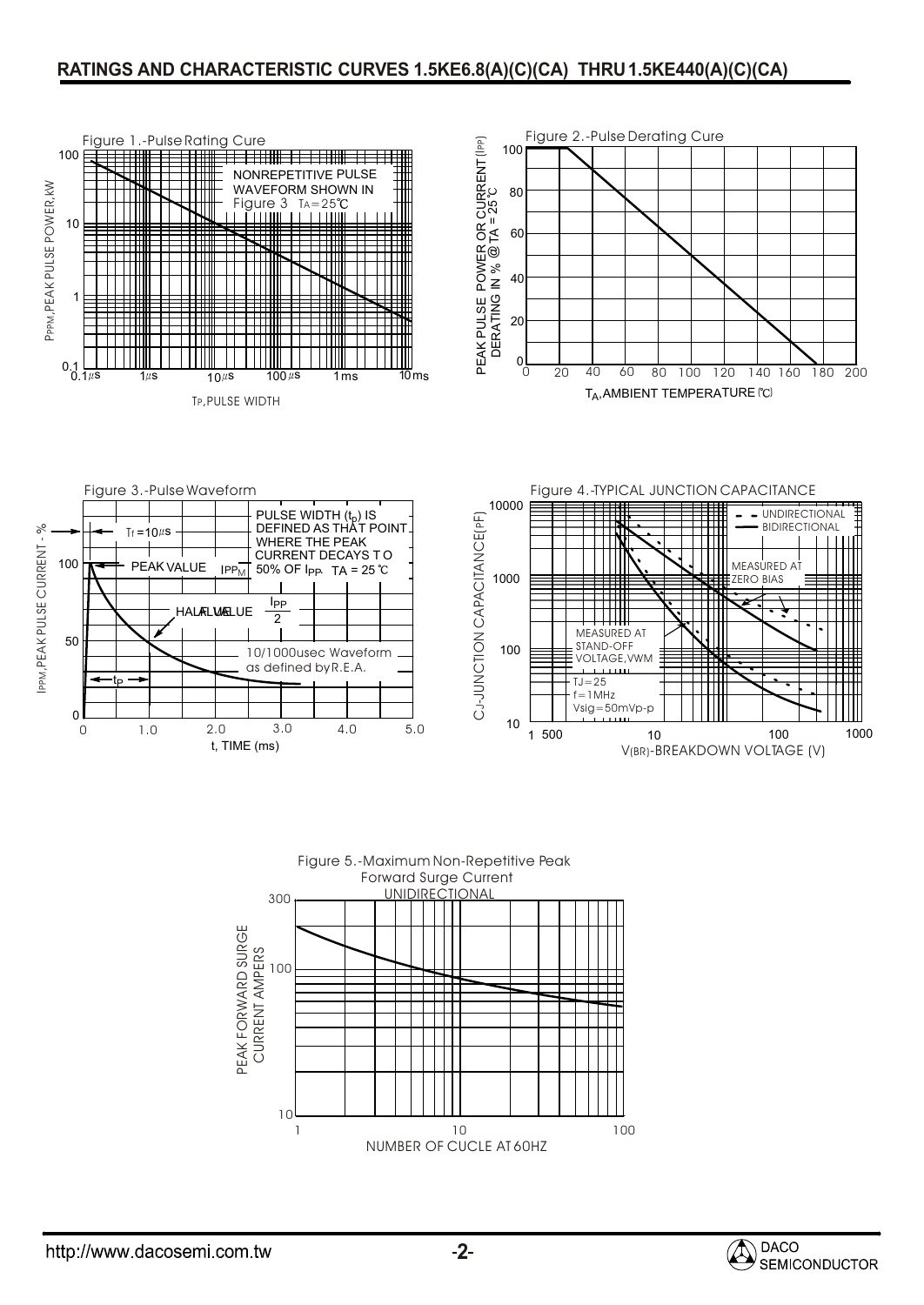## **1500 WATT AXIAL LEAD TVS 1.5KE6.8(A)(C)(CA) THRU 1.5KE440(A)(C)(CA)**

| TABLE 1           |                                                      |      |                       |                                                      |                                                         |                                                 |                                       |                                                        |             |
|-------------------|------------------------------------------------------|------|-----------------------|------------------------------------------------------|---------------------------------------------------------|-------------------------------------------------|---------------------------------------|--------------------------------------------------------|-------------|
| Device<br>Type    | Breakdown<br><b>VBR</b><br>Voltage<br>at IT(Voltage) |      | Test<br>Current<br>Iт | Working<br>Peak<br>Reverse<br>Voltage<br><b>VRWM</b> | Maximun<br>Reverse<br>Leakage<br>at VRWM<br>$I_{R}(uA)$ | Maximun<br>Peak Pulse<br>Current<br><b>IPPM</b> | Maximmum<br>Clamping<br>Voltage<br>Vc | Maximun<br>Temperature<br>coefficient of<br><b>VBR</b> | Device      |
|                   | Min                                                  | Max  | mA                    | Volts                                                | $\mu$ A                                                 | Amps                                            | Volts                                 | %/ °C                                                  |             |
| 1.5KE6.8(C)       | 6.12                                                 | 7.48 | 10                    | 5.50                                                 | 1000                                                    | 139                                             | 10.8                                  | 0.057                                                  | 1N6267(C)   |
| 1.5KE6.8A(CA)     | 6.45                                                 | 7.14 | 10                    | 5.80                                                 | 1000                                                    | 143                                             | 10.5                                  | 0.057                                                  | 1N6267A(CA) |
| $1.5$ KE7.5(C)    | 6.75                                                 | 8.25 | 10                    | 6.05                                                 | 500                                                     | 128                                             | 11.7                                  | 0.061                                                  | 1N6268(C)   |
| 1.5KE7.5A(CA)     | 7.13                                                 | 7.88 | 10                    | 6.40                                                 | 500                                                     | 132                                             | 11.3                                  | 0.061                                                  | 1N6268A(CA) |
| 1.5KE8.2(C)       | 7.38                                                 | 9.02 | 10                    | 6.63                                                 | 200                                                     | 120                                             | 12.5                                  | 0.065                                                  | 1N6269(C)   |
| 1.5KE8.2A(CA)     | 7.79                                                 | 8.61 | 10                    | 7.02                                                 | 200                                                     | 124                                             | 12.1                                  | 0.065                                                  | 1N6269A(CA) |
| 1.5KE9.1(C)       | 8.19                                                 | 10.0 | 1.0                   | 7.37                                                 | 50                                                      | 109                                             | 13.8                                  | 0.068                                                  | 1N6270(C)   |
| 1.5KE9.1A(CA)     | 8.65                                                 | 9.55 | 1.0                   | 7.78                                                 | 50                                                      | 112                                             | 13.4                                  | 0.068                                                  | 1N6270A(CA) |
| $1.5$ KE $10$ (C) | 9.00                                                 | 11.0 | 1.0                   | 8.10                                                 | 10                                                      | 100                                             | 15.0                                  | 0.073                                                  | 1N6271(C)   |
| 1.5KE10A(CA)      | 9.50                                                 | 10.5 | 1.0                   | 8.55                                                 | 10                                                      | 103                                             | 14.5                                  | 0.073                                                  | 1N6271A(CA) |
| 1.5KE11(C)        | 9.90                                                 | 12.1 | 1.0                   | 8.92                                                 | 5.0                                                     | 93.0                                            | 16.2                                  | 0.075                                                  | 1N6272(C)   |
| 1.5KE11A(CA)      | 10.5                                                 | 11.6 | 1.0                   | 9.40                                                 | 5.0                                                     | 96.0                                            | 15.6                                  | 0.075                                                  | 1N6272A(CA) |
| 1.5KE12(C)        | 10.8                                                 | 13.2 | 1.0                   | 9.72                                                 | 5.0                                                     | 87.0                                            | 17.3                                  | 0.078                                                  | 1N6273(C)   |
| 1.5KE12A(CA)      | 11.4                                                 | 12.6 | 1.0                   | 10.2                                                 | 5.0                                                     | 90.0                                            | 16.7                                  | 0.078                                                  | 1N6273A(CA) |
| 1.5KE13(C)        | 11.7                                                 | 14.3 | 1.0                   | 10.5                                                 | 5.0                                                     | 79.0                                            | 19.0                                  | 0.081                                                  | 1N6274(C)   |
| 1.5KE13A(CA)      | 12.4                                                 | 13.7 | 1.0                   | 11.1                                                 | 5.0                                                     | 82.0                                            | 18.2                                  | 0.081                                                  | 1N6274A(CA) |
| 1.5KE15(C)        | 13.5                                                 | 16.5 | 1.0                   | 12.1                                                 | 5.0                                                     | 68.0                                            | 22.0                                  | 0.084                                                  | 1N6275(C)   |
| 1.5KE15A(CA)      | 14.3                                                 | 15.8 | 1.0                   | 12.8                                                 | 5.0                                                     | 71.0                                            | 21.2                                  | 0.084                                                  | 1N6275A(CA) |
| 1.5KE16(C)        | 14.4                                                 | 17.6 | 1.0                   | 12.9                                                 | 5.0                                                     | 64.0                                            | 23.5                                  | 0.086                                                  | 1N6276(C)   |
| 1.5KE16A(CA)      | 15.2                                                 | 16.8 | 1.0                   | 13.6                                                 | 5.0                                                     | 67.0                                            | 22.5                                  | 0.086                                                  | 1N6276A(CA) |
| 1.5KE18(C)        | 16.2                                                 | 19.8 | 1.0                   | 14.5                                                 | 5.0                                                     | 56.5                                            | 26.5                                  | 0.088                                                  | 1N6277(C)   |
| 1.5KE18A(CA)      | 17.1                                                 | 18.9 | 1.0                   | 15.3                                                 | 5.0                                                     | 59.5                                            | 25.2                                  | 0.088                                                  | 1N6277A(CA) |
| 1.5KE20(C)        | 18.0                                                 | 22.0 | 1.0                   | 16.2                                                 | 5.0                                                     | 51.5                                            | 29.1                                  | 0.090                                                  | 1N6278(C)   |
| 1.5KE20A(CA)      | 19.0                                                 | 21.0 | 1.0                   | 17.1                                                 | 5.0                                                     | 54.0                                            | 27.7                                  | 0.090                                                  | 1N6278A(CA) |
| 1.5KE22(C)        | 19.8                                                 | 24.2 | 1.0                   | 17.8                                                 | 5.0                                                     | 47.0                                            | 31.9                                  | 0.092                                                  | 1N6279(C)   |
| 1.5KE22A(CA)      | 20.9                                                 | 23.1 | 1.0                   | 18.8                                                 | 5.0                                                     | 49.0                                            | 30.6                                  | 0.092                                                  | 1N6279A(CA) |
| 1.5KE24(C)        | 21.6                                                 | 26.4 | 1.0                   | 19.4                                                 | $5.0\,$                                                 | 43.0                                            | 34.7                                  | 0.094                                                  | 1N6280(C)   |
| 1.5KE24A(CA)      | 22.8                                                 | 25.2 | $1.0\,$               | 20.5                                                 | $5.0\,$                                                 | 45.0                                            | 33.2                                  | 0.094                                                  | 1N6280A(CA) |
| 1.5KE27(C)        | 24.3                                                 | 29.7 | 1.0                   | 21.8                                                 | $5.0\,$                                                 | 38.5                                            | 39.1                                  | 0.096                                                  | 1N6281(C)   |
| 1.5KE27A(CA)      | 25.7                                                 | 28.4 | 1.0                   | 23.1                                                 | 5.0                                                     | 40.0                                            | 37.5                                  | 0.096                                                  | 1N6281A(CA) |
| $1.5$ KE $30(C)$  | 27.0                                                 | 33.0 | 1.0                   | 24.3                                                 | 5.0                                                     | 34.5                                            | 43.5                                  | 0.097                                                  | 1N6282(C)   |
| 1.5KE30A(CA)      | 28.5                                                 | 31.5 | 1.0                   | 25.6                                                 | 5.0                                                     | 36.0                                            | 41.4                                  | 0.097                                                  | 1N6282A(CA) |
| 1.5KE33(C)        | 29.7                                                 | 36.3 | 1.0                   | 26.8                                                 | 5.0                                                     | 31.5                                            | 47.7                                  | 0.098                                                  | 1N6283(C)   |
| 1.5KE33A(CA)      | 31.4                                                 | 34.7 | 1.0                   | 28.2                                                 | 5.0                                                     | 33.0                                            | 45.7                                  | 0.098                                                  | 1N6283A(CA) |
| $1.5$ KE $36$ (C) | 32.4                                                 | 39.6 | 1.0                   | 29.1                                                 | 5.0                                                     | 29.0                                            | 52.0                                  | 0.099                                                  | 1N6284(C)   |
| 1.5KE36A(CA)      | 34.2                                                 | 37.8 | 1.0                   | 30.8                                                 | $5.0\,$                                                 | 30.0                                            | 49.9                                  | 0.099                                                  | 1N6284A(CA) |
| 1.5KE39(C)        | 35.1                                                 | 42.9 | 1.0                   | 31.6                                                 | 5.0                                                     | 26.5                                            | 56.4                                  | 0.100                                                  | 1N6285(C)   |
| 1.5KE39A(CA)      | 37.1                                                 | 41.0 | 1.0                   | 33.3                                                 | 5.0                                                     | 28.0                                            | 53.9                                  | 0.100                                                  | 1N6285A(CA) |
| 1.5KE43(C)        | 38.7                                                 | 47.3 | 1.0                   | 34.8                                                 | 5.0                                                     | 24.0                                            | 61.9                                  | 0.101                                                  | 1N6286(C)   |
| 1.5KE43A(CA)      | 40.9                                                 | 45.2 | 1.0                   | 36.8                                                 | 5.0                                                     | 25.3                                            | 59.3                                  | 0.101                                                  | 1N6286A(CA) |
| 1.5KE47(C)        | 42.3                                                 | 51.7 | 1.0                   | 36.1                                                 | 5.0                                                     | 22.2                                            | 67.8                                  | 0.101                                                  | 1N6287(C)   |
| 1.5KE47A(CA)      | 44.7                                                 | 49.4 | $1.0$                 | 40.2                                                 | $5.0\,$                                                 | 23.2                                            | 64.8                                  | 0.101                                                  | 1N6287A(CA) |

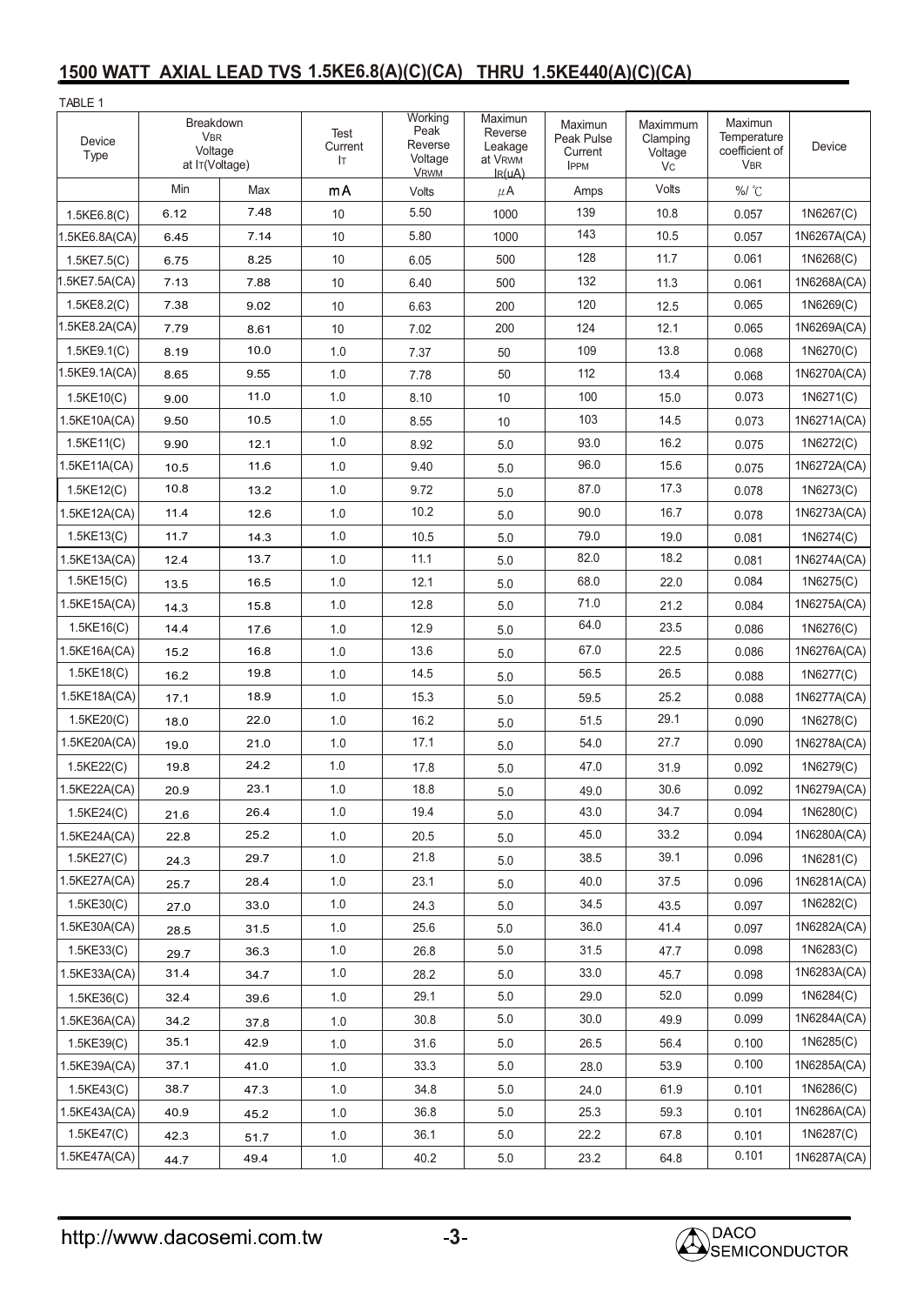## **1500 WATT AXIAL LEAD TVS 1.5KE6.8(A)(C)(CA) THRU 1.5KE440(A)(C)(CA)**

| TABLE 2           |                                                      |       |                       |                                                      |                                                         |                                                 |                                        |                                                        |             |
|-------------------|------------------------------------------------------|-------|-----------------------|------------------------------------------------------|---------------------------------------------------------|-------------------------------------------------|----------------------------------------|--------------------------------------------------------|-------------|
| Device<br>Type    | Breakdown<br><b>VBR</b><br>Voltage<br>at IT(Voltage) |       | Test<br>Current<br>Iт | Working<br>Peak<br>Reverse<br>Voltage<br><b>VRWM</b> | Maximun<br>Reverse<br>Leakage<br>at VRWM<br>$I_{R}(uA)$ | Maximun<br>Peak Pulse<br>Current<br><b>IPPM</b> | Maximmum<br>Clamping<br>Voltage<br>Vc. | Maximun<br>Temperature<br>coefficient of<br><b>VBR</b> |             |
|                   | Min                                                  | Max   | mA                    | Volts                                                | $\mu$ A                                                 | Amps                                            | Volts                                  | %/ °C                                                  |             |
| $1.5$ KE $51$ (C) | 45.9                                                 | 56.1  | 1.0                   | 41.3                                                 | 5.0                                                     | 20.4                                            | 73.5                                   | 0.102                                                  | 1N6288(C)   |
| 1.5KE51A(CA)      | 48.5                                                 | 53.6  | 1.0                   | 43.6                                                 | 5.0                                                     | 21.4                                            | 70.1                                   | 0.102                                                  | 1N6288A(CA) |
| 1.5KE56(C)        | 50.4                                                 | 61.8  | 1.0                   | 45.4                                                 | 5.0                                                     | 18.6                                            | 80.5                                   | 0.103                                                  | 1N6289(C)   |
| 1.5KE56A(CA)      | 53.2                                                 | 58.8  | 1.0                   | 47.8                                                 | 5.0                                                     | 19.5                                            | 77.0                                   | 0.103                                                  | 1N6289A(CA) |
| 1.5KE62(C)        | 55.8                                                 | 68.2  | 1.0                   | 50.2                                                 | 5.0                                                     | 16.9                                            | 89.0                                   | 0.104                                                  | 1N6290(C)   |
| 1.5KE62A(CA)      | 58.9                                                 | 65.1  | 1.0                   | 53.0                                                 | 5.0                                                     | 17.7                                            | 85.0                                   | 0.104                                                  | 1N6290A(CA) |
| 1.5KE68(C)        | 61.2                                                 | 74.8  | 1.0                   | 55.1                                                 | 5.0                                                     | 15.3                                            | 98.0                                   | 0.104                                                  | 1N6291(C)   |
| 1.5KE68A(CA)      | 64.6                                                 | 71.4  | 1.0                   | 58.1                                                 | 5.0                                                     | 16.3                                            | 92.0                                   | 0.104                                                  | 1N6291A(CA) |
| 1.5KE75(C)        | 67.5                                                 | 82.5  | 1.0                   | 60.7                                                 | 5.0                                                     | 13.9                                            | 108.0                                  | 0.105                                                  | 1N6292(C)   |
| 1.5KE75A(CA)      | 71.3                                                 | 78.8  | 1.0                   | 64.1                                                 | 5.0                                                     | 14.6                                            | 103.0                                  | 0.105                                                  | 1N6292A(CA) |
| 1.5KE82(C)        | 73.8                                                 | 90.2  | 1.0                   | 66.4                                                 | 5.0                                                     | 12.7                                            | 118.0                                  | 0.105                                                  | 1N6293(C)   |
| 1.5KE82A(CA)      | 77.9                                                 | 86.1  | 1.0                   | 70.1                                                 | 5.0                                                     | 13.3                                            | 113.0                                  | 0.105                                                  | 1N6293A(CA) |
| $1.5$ KE $91$ (C) | 81.9                                                 | 100.0 | 1.0                   | 73.7                                                 | 5.0                                                     | 11.4                                            | 131.8                                  | 0.106                                                  | 1N6294(C)   |
| 1.5KE91A(CA)      | 86.5                                                 | 95.50 | 1.0                   | 77.8                                                 | 5.0                                                     | 12.0                                            | 125.0                                  | 0.106                                                  | 1N6294A(CA) |
| 1.5KE100(C)       | 90.0                                                 | 110.0 | 1.0                   | 81.0                                                 | 5.0                                                     | 10.4                                            | 144.0                                  | 0.106                                                  | 1N6295(C)   |
| 1.5KE100A(CA)     | 95.0                                                 | 105.0 | 1.0                   | 85.5                                                 | 5.0                                                     | 11.0                                            | 137.0                                  | 0.106                                                  | 1N6295A(CA) |
| 1.5KE110(C)       | 99.0                                                 | 121.0 | 1.0                   | 89.2                                                 | 5.0                                                     | 9.5                                             | 158.0                                  | 0.107                                                  | 1N6296(C)   |
| 1.5KE110A(CA)     | 106.0                                                | 116.0 | 1.0                   | 94.0                                                 | 5.0                                                     | 9.9                                             | 152.0                                  | 0.107                                                  | 1N6296A(CA) |
| 1.5KE120(C)       | 108.0                                                | 132.0 | 1.0                   | 97.2                                                 | 5.0                                                     | 8.7                                             | 173.0                                  | 0.107                                                  | 1N6297(C)   |
| 1.5KE120A(CA)     | 114.0                                                | 126.0 | 1.0                   | 102.0                                                | 5.0                                                     | 9.1                                             | 165.0                                  | 0.107                                                  | 1N6297A(CA) |
| 1.5KE130(C)       | 117.0                                                | 143.0 | 1.0                   | 106.0                                                | 5.0                                                     | 8.0                                             | 187.0                                  | 0.107                                                  | 1N6298(C)   |
| 1.5KE130A(CA)     | 124.0                                                | 137.0 | 1.0                   | 111.0                                                | 5.0                                                     | 8.4                                             | 179.0                                  | 0.107                                                  | 1N6298A(CA) |
| 1.5KE150(C)       | 136.0                                                | 165.0 | 1.0                   | 121.0                                                | 5.0                                                     | 7.0                                             | 215.0                                  | 0.108                                                  | 1N6299(C)   |
| 1.5KE150A(CA)     | 143.0                                                | 158.0 | 1.0                   | 128.0                                                | $5.0$                                                   | 7.2                                             | 207.0                                  | 0.108                                                  | 1N6299A(CA) |
| 1.5KE160(C)       | 144.0                                                | 176.0 | 1.0                   | 130.0                                                | 5.0                                                     | 6.5                                             | 230.0                                  | 0.108                                                  | 1N6300(C)   |
| $1.5$ KE160A(CA)  | 152.0                                                | 168.0 | 1.0                   | 136.0                                                | 5.0                                                     | 6.8                                             | 219.0                                  | 0.108                                                  | 1N6300A(CA) |
| 1.5KE170(C)       | 153.0                                                | 187.0 | 1.0                   | 138.0                                                | 5.0                                                     | 6.2                                             | 244.0                                  | 0.108                                                  | 1N6301(C)   |
| 1.5KE170A(CA)     | 162.0                                                | 179.0 | 1.0                   | 145.0                                                | 5.0                                                     | 6.4                                             | 234.0                                  | 0.108                                                  | 1N6301A(CA) |
| 1.5KE180(C)       | 162.0                                                | 198.0 | 1.0                   | 146.0                                                | $5.0\,$                                                 | 5.8                                             | 258.0                                  | 0.108                                                  | 1N6302(C)   |
| 1.5KE180A(CA)     | 171.0                                                | 189.0 | 1.0                   | 154.0                                                | 5.0                                                     | 6.1                                             | 246.0                                  | 0.108                                                  | 1N6302A(CA) |
| 1.5KE200(C)       | 180.0                                                | 220.0 | 1.0                   | 162.0                                                | 5.0                                                     | 5.2                                             | 287.0                                  | 0.108                                                  | 1N6303(C)   |
| 1.5KE200A(CA)     | 190.0                                                | 210.0 | 1.0                   | 171.0                                                | 5.0                                                     | 5.5                                             | 274.0                                  | 0.108                                                  | 1N6303A(CA) |
| 1.5KE220(C)       | 196.0                                                | 242.0 | 1.0                   | 175.0                                                | 5.0                                                     | 4.4                                             | 344.0                                  | 0.108                                                  |             |
| 1.5KE220A(CA)     | 209.0                                                | 231.0 | 1.0                   | 185.0                                                | 5.0                                                     | 4.6                                             | 328.0                                  | 0.108                                                  |             |
| 1.5KE250(C)       | 225.0                                                | 275.0 | 1.0                   | 202.0                                                | 5.0                                                     | 4.2                                             | 360.0                                  | 0.110                                                  |             |
| 1.5KE250A(CA)     | 237.0                                                | 263.0 | 1.0                   | 214.0                                                | $5.0\,$                                                 | 4.4                                             | 344.0                                  | 0.110                                                  |             |
| $1.5$ KE300(C)    | 270.0                                                | 330.0 | 1.0                   | 243.0                                                | 5.0                                                     | 3.5                                             | 430.0                                  | 0.110                                                  |             |
| 1.5KE300A(CA)     | 285.0                                                | 315.0 | 1.0                   | 256.0                                                | 5.0                                                     | 3.6                                             | 414.0                                  | 0.110                                                  |             |
| 1.5KE350(C)       | 315.0                                                | 385.0 | 1.0                   | 284.0                                                | 5.0                                                     | 3.0                                             | 504.0                                  | 0.110                                                  |             |
| 1.5KE350A(CA)     | 333.0                                                | 368.0 | 1.0                   | 300.0                                                | 5.0                                                     | 3.1                                             | 482.0                                  | 0.110                                                  |             |
| 1.5KE400(C)       | 360.0                                                | 440.0 | 1.0                   | 324.0                                                | 5.0                                                     | 2.6                                             | 574.0                                  | 0.110                                                  |             |
| 1.5KE400A(CA)     | 380.0                                                | 420.0 | 1.0                   | 342.0                                                | $5.0\,$                                                 | 2.7                                             | 548.0                                  | 0.110                                                  |             |